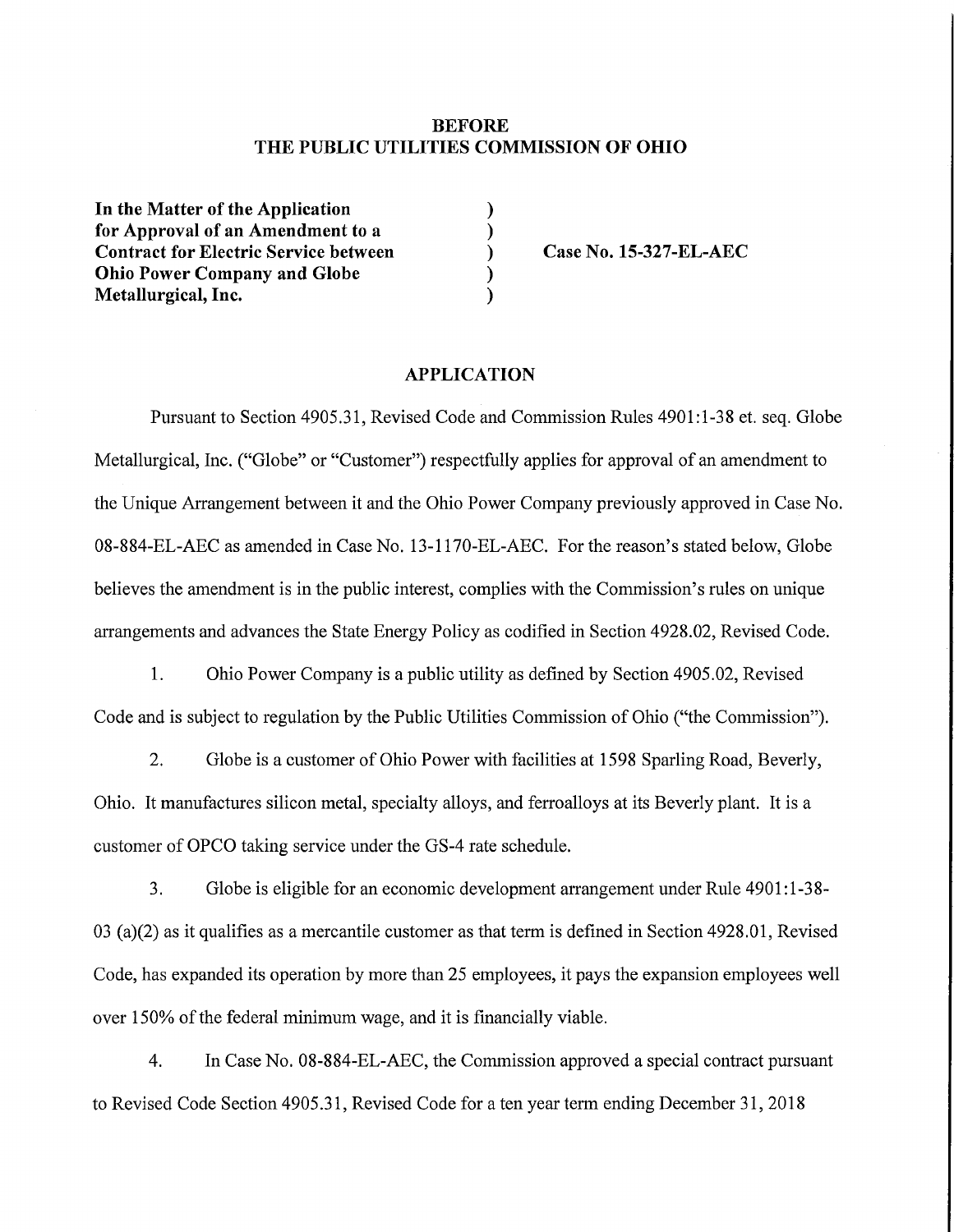("Unique Arrangement"). The purpose of the Unique Arrangement was to permit Globe to compete in the world wide speeialty metals market from its Beverly Ohio facility. The Unique Arrangement provided for Globe to receive a 10% percent discount from Ohio Power's current IRP-D standard service and GS-4 energy rate (Big G). The discount was in recognition of Globe's ability to rapidly interrupt service, its high load factor rate and conditioned on Globe maintaining an expanded employee level.

5. Based on several unforeseeable events that took place subsequent to 2008, Globe sought and received approval from this Commission in Case No. 13-1170-EL-AEC to several fundamental amendments to its Unique Arrangement. The amendments included changing the pricing paradigm of the Unique Arrangement from a percentage off the Standard Service Tariff rates to a fixed price of \$42.78 per megawatt hour and shortening the term.

Commencing with the June 2015 billing cycle the amended Unique Arrangement will expire. At this time the Electric Security Plan for post June 2015 has not been determined. 6. including the status of interruptible rate customers of which Globe is one of the largest.

7. Globe's original Unique Arrangement term was to terminate with the December 2018 billing cycle. The current Unique Arrangement is to terminate with the June 2015 billing cycle. At this time. Globe requests that the termination date for the Unique Arrangement be extended until the end of the May 2016 billing cycle, less than the original term.

Globe in concert with Ohio Power has submitted annual reports every year of the Unique Arrangement and demonstrated compliance with the terms and conditions ofthe Unique 8. Arrangement.

9. Globe competes nationally and internationally in the worldwide metal market. Section 4928.02(N), Revised Code establishes are part of the State Energy Policy, that the Commission must assist to facilitate Ohio manufactures effectiveness in the global economy.

2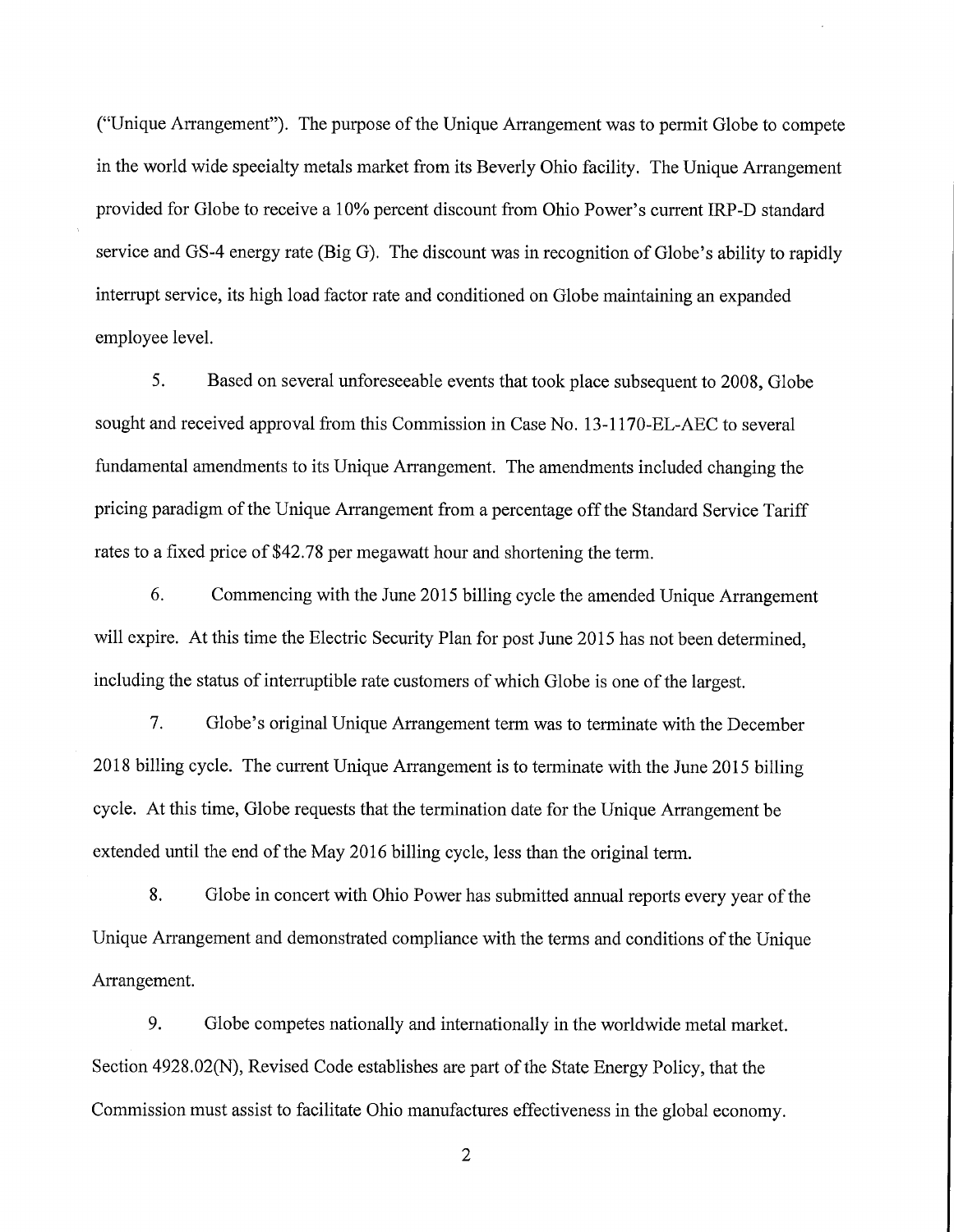10. Energy is the second largest item in the cost of Globe's manufacture of specialty metal products and certainty of energy prices is essential to the competitiveness of its Ohio facilities and to maintain the promised full time employment levels.

11. Globe currently employs 237 full time employees with an Ohio payroll over of \$12 million. In addition, Globe paid over \$56 million to Ohio vendors for goods and services and state and local taxes of \$2.5 million.

12. Globe seeks in this application to extend the current Unique Arrangement one PJM year to allow for an orderly transition for interruptible service.

13. During the extension period Globe pledges to continue the employment level previously pledged and will continue to invest in its Ohio facilities.

14. During the extension period, Globe will continue to offer 85 MW for interruption by AEP Ohio for emergency purposes. Further, Globe will not enter the 85 MW generation in PJM or other interruptible or demand response programs.

15. Globe currently is receiving an economic development discoimt. The discount is the difference between the full Standard Service GS-4 bundled rate per megawatt hour ("MWh") and \$42.78 per MWh.

16. The full bundled rate per MWh is determined by summing the total cost for generation, ancillary service, transmission, and all applicable riders under the standard service offer. subtracting the interruptible generation credit, and dividing by the number of MWh consumed.

17. Globe proposes that the same paradigm of granting an economic development credit between the full bundled cost of electric service and the competitive price for power be maintained, but that Globe is willing to shop for the bundled competitive services (generation, and the transmission and ancillary services which are not directly billed by AEP Ohio), if such shopping can produce a lower cost and thus reduce the delta revenue. IfGlobe is able to find competitive

3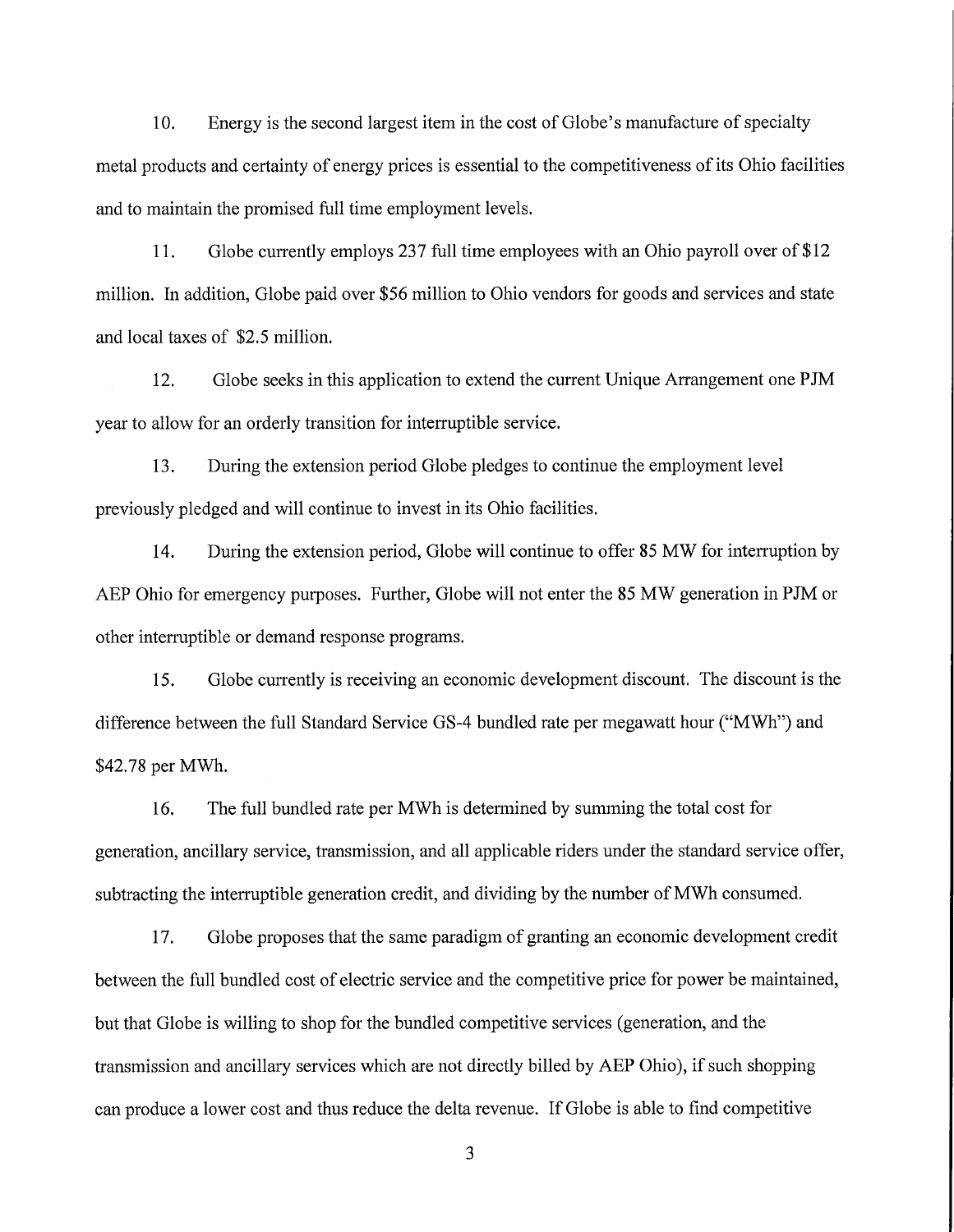services for less than the cost of the bundled competitive services bundled as part of the Standard Service Offer, then Globe will contract for the competitive services in accordance with the time frame and conditions set in paragraph 20.

18. Globe today in accordance with the existing tariff receives a \$8.21 per kW interruptible generation demand credit for the 85 MW it has pledged to curtail on demand for Ohio Power. The interruptible generation demand credit is an offset to the cost of bundled electric service, which reduces the delta revenue component of the Unique Arrangement. Globe proposes that the same interruptible generation demand credit continue for the extension year, and the interruptible generation demand credit continue to apply to the calculation of the economic development discount in lieu of the IRP-D tariff credit which is scheduled to expire under the Company's pending proposal on May 31, 2015.

19. Globe proposes that during the extended year the competitive power price per MWh from which the economic discount price per MWh is calculated be increased from the current \$42.78 per MWh (which is subject to interruption) to \$45 per MWh (which is subject to interruption). The increase of the competitive power price of some \$2.22 per MWh or 5.2% for the extension year shall lower the delta revenue for the extension year, relative to the current Unique Arrangement.

20. Prior to the June 2015 billing cycle. Globe shall shop for generation, transmission and auxiliary power, and if Globe finds a lower cost for such competitive electric services contract for them commencing with the June 2015 billing cycle. Globe shall supply the Staff with a detailed analysis of the shopping for competitive services and if lower costs for the competitive services are obtained, details of the competitive service supply arrangement(s).

21. Globe proposes an overall cap for the extension year on the delta revenues from the Unique Arrangement of \$10 million, which is less than the delta revenue projected at this time.

4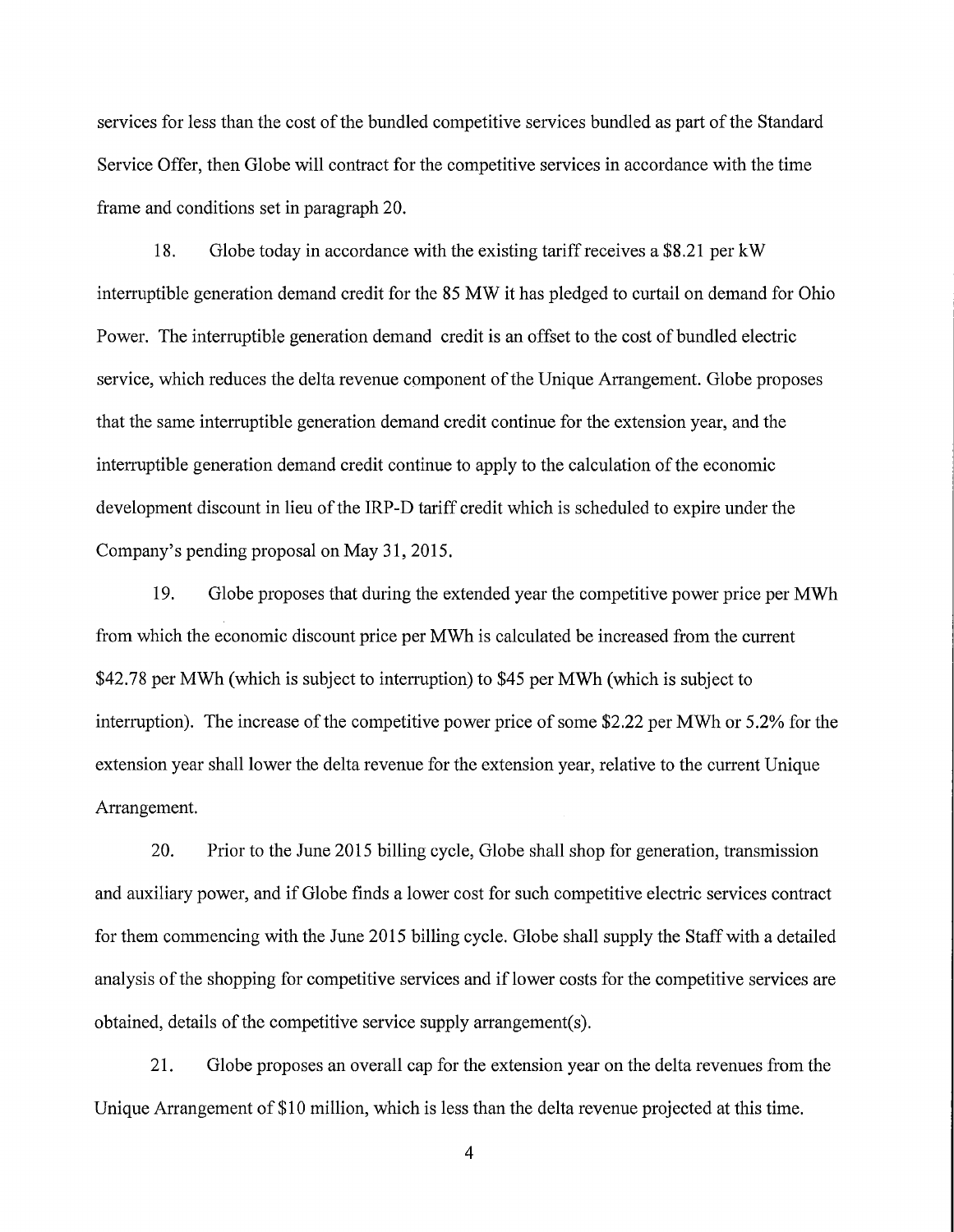22. Globe represents that the rates proposed in this applieation are critical to maintaining the competitiveness of its facilities so that it can continue to provide employment and other economic benefits in Ohio.

23. The Commission should find that a reasonable basis exists for approving the proposed amended contract.

WHEREFORE, Globe Metallurgical, Inc. respectfully requests that the Commission approve the amendments as set forth in Exhibit A to this Application.

Respectfully submitted.

GLOBE METALLURTICAL, INC.

mobilitie

M. Howard Petricoff Vorys, Sater, Seymour and Pease LLP 52 E. Gay Street Columbus, OH 43215 614-464-5414 mhpetricoff@vorys. com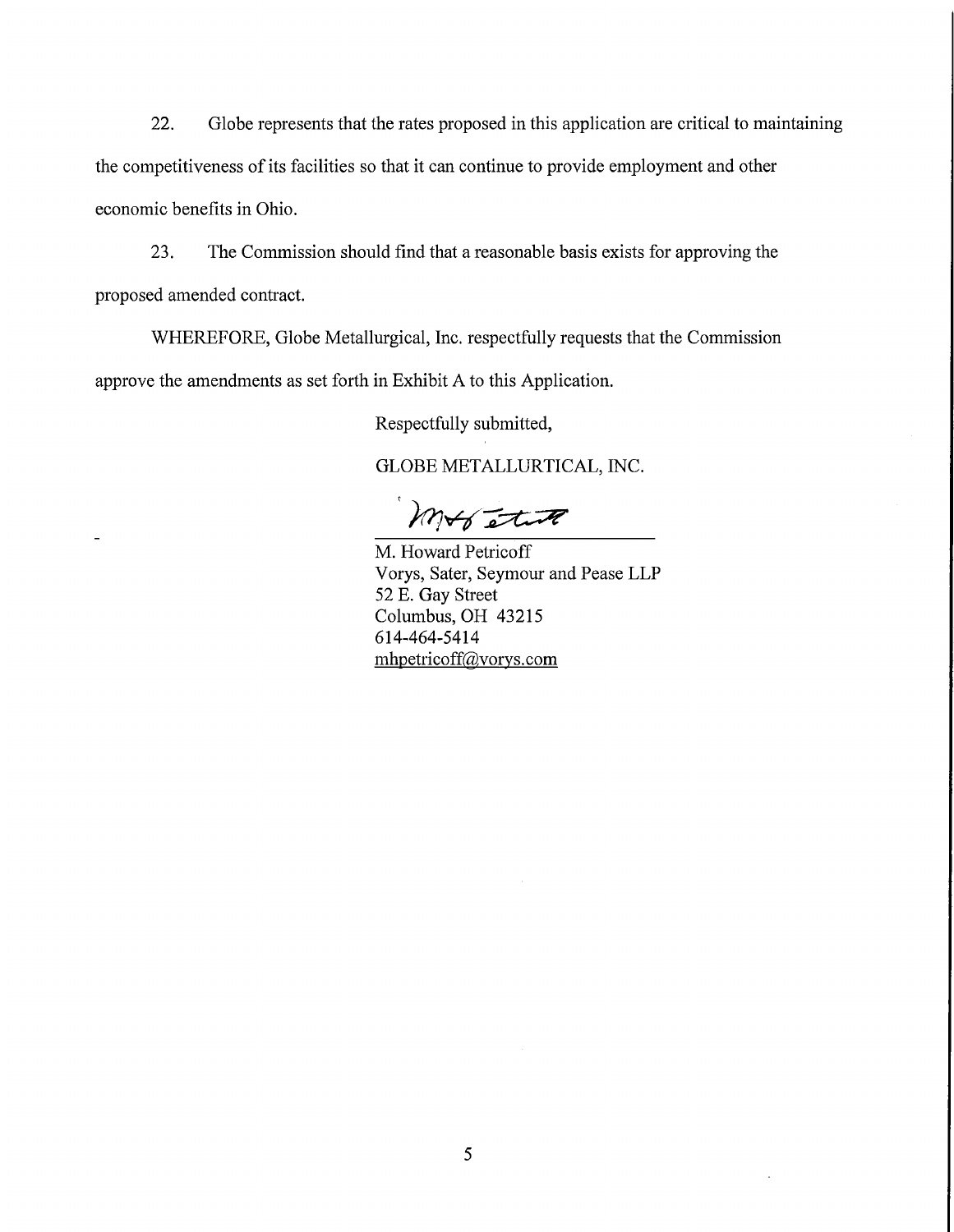## EXHIBIT A

# **2015 ADDENDUM TO CONTRACT FOR ELECTRICAL SERVICE SPECIAL TERMS AND CONDITIONS AGREEMENT Made a Part of Contract for Electric Service Dated May 10,2013**

This Addendum supplements and amends the Electric Service Contract as previously amended, dated July 11, 2008, the three Addendums dated July 11, 2008, the Addendum dated April 19, 2011 and the Addendum dated September 3, 2013 by and between Ohio Power Company, hereafter called the Company, and Globe Metallurgical, Inc., hereafter called the Customer.

WHEREAS, the Public Utilities Commission of Ohio approved a unique arrangement in Case No. 08-884-EL-AEC, the purpose of which was to permit Customer to effectively compete in the worldwide specialty metals market from its Beverly, Ohio facility;

WHEREAS, the unique arrangement is now being extended for an additional PJM year. During the extended year, the strike price from which economic development discounts are measured shall be raised by five percent (5%), and the interruptible credit shall be maintained even if the Rider IRP-D is not continued.

NOW, THEREFORE, Customer and the Company propose the following amendments to the current unique arrangement.

On page 1, paragraph 3 of the July 11, 2008 contract, as amended on September 3, 2013, the first sentence of that paragraph shall be amended to read as follows: 1.

> The Company is to furnish and the Customer is to take electric energy under the terms of this Contract for a period of up to seven years from the time such service is commenced and ending with the close of the May, 2016 billing cycle.

The second bullet point contained on the April 19, 2011 addendum, as modified by the September 3, 2013 addendum, shall be modified to read as follows: **2.**

> • The price of the unique arrangement is to be changed from a percentage off of the tariff rates (a combination of Schedules IRP-D and GS-4) to a fixed price of \$42.78 per megawatt hour for the period through May 31,2015. The proposed fixed price is designed to achieve the same level of savings that the Customer was anticipating had the contract gone its full term at the original discount. Foregone revenue (also referred to as Delta revenue) associated with the unique arrangement shall be fully recovered by the Company. Delta revenue is the difference between the fixed price and all revenue which would be recoverable from the Customer under the Company tariff rates, including all riders, but for the unique arrangement contract.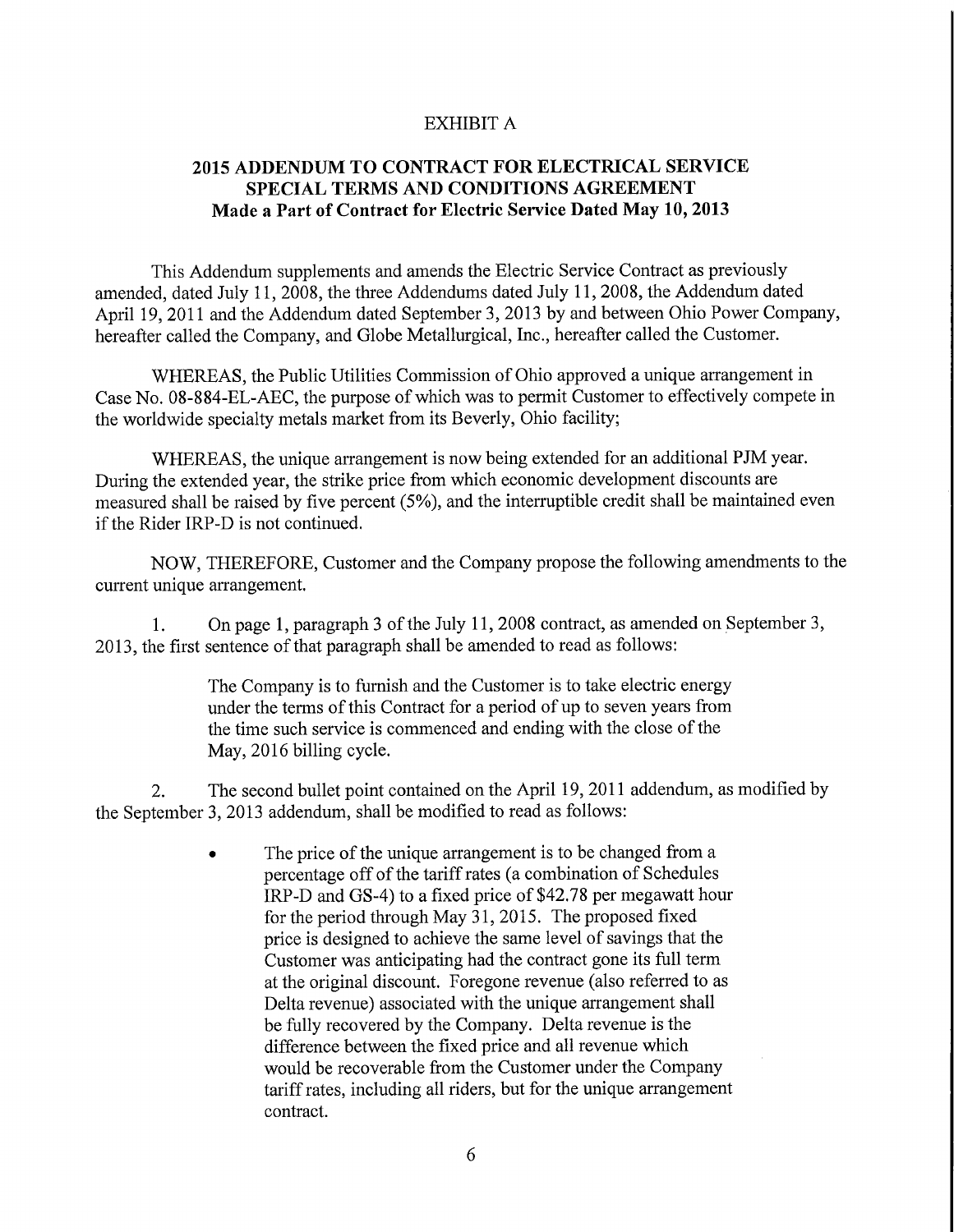During the extended year (June 2015-May 2016), the competitive power price per MWh from which the economic discount price per MWh is calculated will be increased from the current \$42.78 per MWh (which is subject to interruption) to \$45 per MWh (which is subject to the interruption). The increase of the competitive power price of some \$2.22 per MWh or 5.2% for the extension year shall lower the Delta revenue for the extension year, relative to the current Unique Arrangement.

The provision in paragraph 3 which was added as part of the September 3, 2013 addendum, is now rescinded and replaced with the following: 3.

> Prior to the start of the extended period, Globe shall shop for the competitive services which are bundled as part of the standard service offer (i.e., generation, and certain transmission and auxiliary services) for delivery during the extended period. If Globe finds a lower cost for such competitive electric services, it shall contract for such services commencing with the June 2015 billing cycle. Globe shall supply the PUCO staff with a detailed analysis of the shopping for competitive services and if lower costs for the competitive services are obtained, the details of the competitive service supply arrangements.

4. A new provision to the agreement shall be added and will read as follows:

There will be an overall cap for the extension year on the Delta revenues from the unique arrangement of \$10,000,000.

**IN WITNESS WHERE,** the parties have caused this 2015 Addendum to Contract for Electric Service Special Terms and Conditions Agreement Made a Part of Contract for Electric Service Dated February , 2015 to be executed by their authorized officers as of the date first above written.

GLOBE METALLURGICAL, INC. OHIO POWER COMPANY

By: By:

| Date: | Date: |
|-------|-------|
|-------|-------|